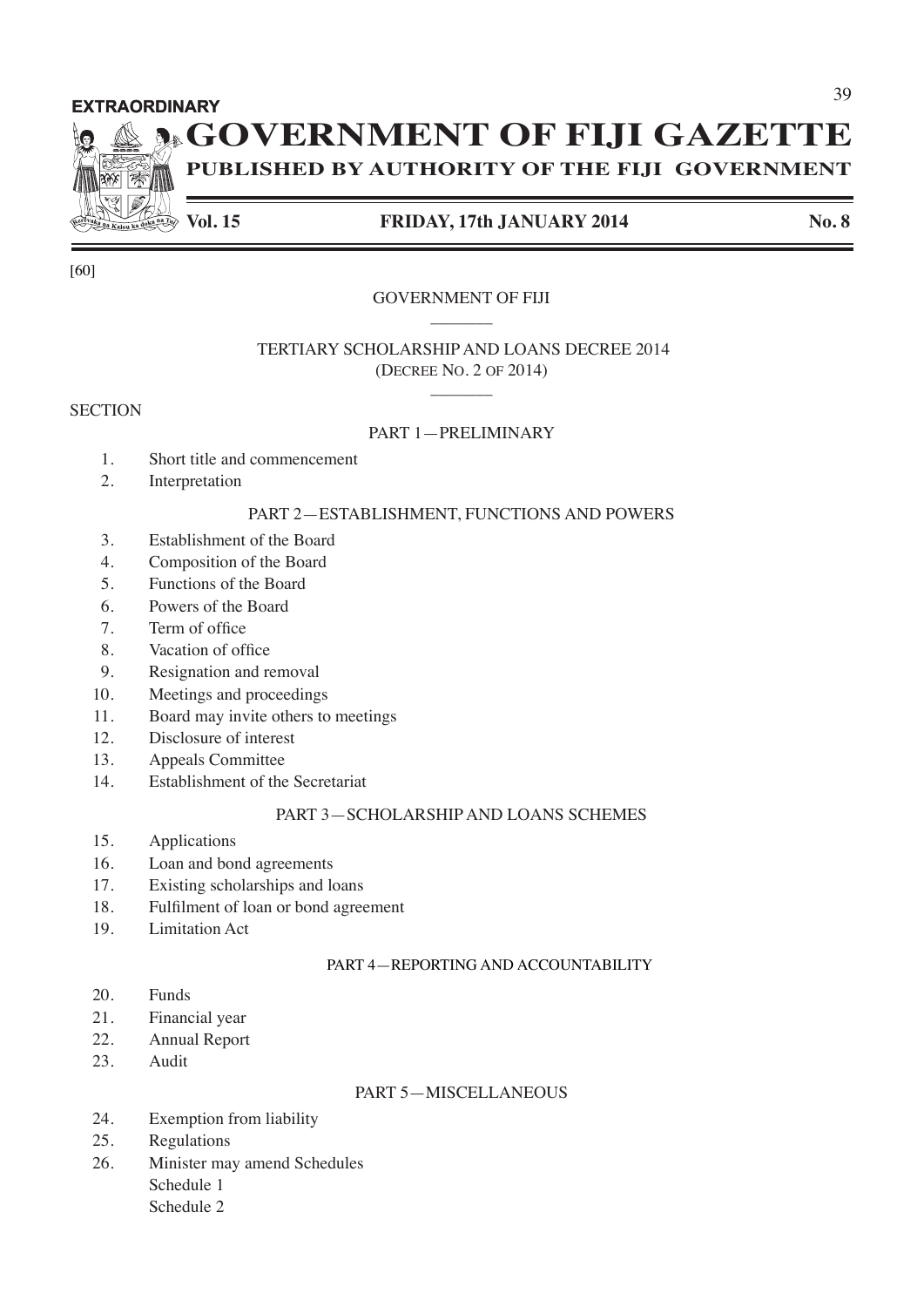#### TERTIARY SCHOLARSHIP AND LOANS DECREE 2014 (DECREE NO. 2 OF 2014)

IN exercise of the powers vested in me as the President of the Republic of Fiji and the Commander in Chief of the Republic of Fiji Military Forces by virtue of the Executive Authority of Fiji Decree 2009 and section 165(2) of the Constitution of the Republic of Fiji, I hereby make the following Decree—

#### TO ESTABLISH THE TERTIARY SCHOLARSHIP AND LOANS BOARD FOR THE ADMINISTRATION OF TERTIARY SCHOLARSHIPS AND LOANS IN FIJI.

#### *Short title and commencement*

1. This Decree may be cited as the Tertiary Scholarship and Loans Decree 2014 and shall be deemed to have come into force on 18 December 2013.

#### *Interpretation*

2. In this Decree, unless the context otherwise requires—

"Board" means the Tertiary Scholarship and Loans Board established under section 3;

"eligible institution" means an institution listed in Schedule 1;

"Minister" means the Prime Minister;

"schemes" means the tertiary scholarship and loans schemes set out in Schedule 2; and

"student" means any person who—

- *(a)* has completed Form 7 or equivalent Foundation studies in 2013 or any year thereafter;
- *(b)* is an existing student enrolled in an eligible institution; or
- *(c)* is a current scholarship holder.

#### PART 2—ESTABLISHMENT, FUNCTIONS AND POWERS

*Establishment of the Board*

3.—(1) This section establishes the Tertiary Scholarship and Loans Board.

- (2) The Board shall be a body corporate with perpetual succession and a common seal, and may—
	- *(a)* sue and be sued;
	- *(b)* acquire, hold, possess, dispose of or otherwise deal with any property;
	- *(c)* enter into contracts; and
	- *(d)* do all other acts that may be done in law by a body corporate.

#### *Composition of the Board*

- 4. The Board shall consist of the following members appointed by the Minister—
	- *(a)* a member of the private sector who shall be the Chairperson;
	- *(b)* the Permanent Secretary for Education, or his or her nominee;
	- *(c)* the Vice-Chancellor of the University of the South Pacific, or his or her nominee;
	- *(d)* the Vice-Chancellor of the Fiji National University, or his or her nominee; and
	- *(e)* the Vice-Chancellor of the University of Fiji, or his or her nominee.

#### *Functions of the Board*

- 5. The Board shall—
	- *(a)* process applications made for the schemes set out in Schedule 2;
	- *(b)* assess the academic aspects of continuing scholarship holders and report to the Ministry of Finance;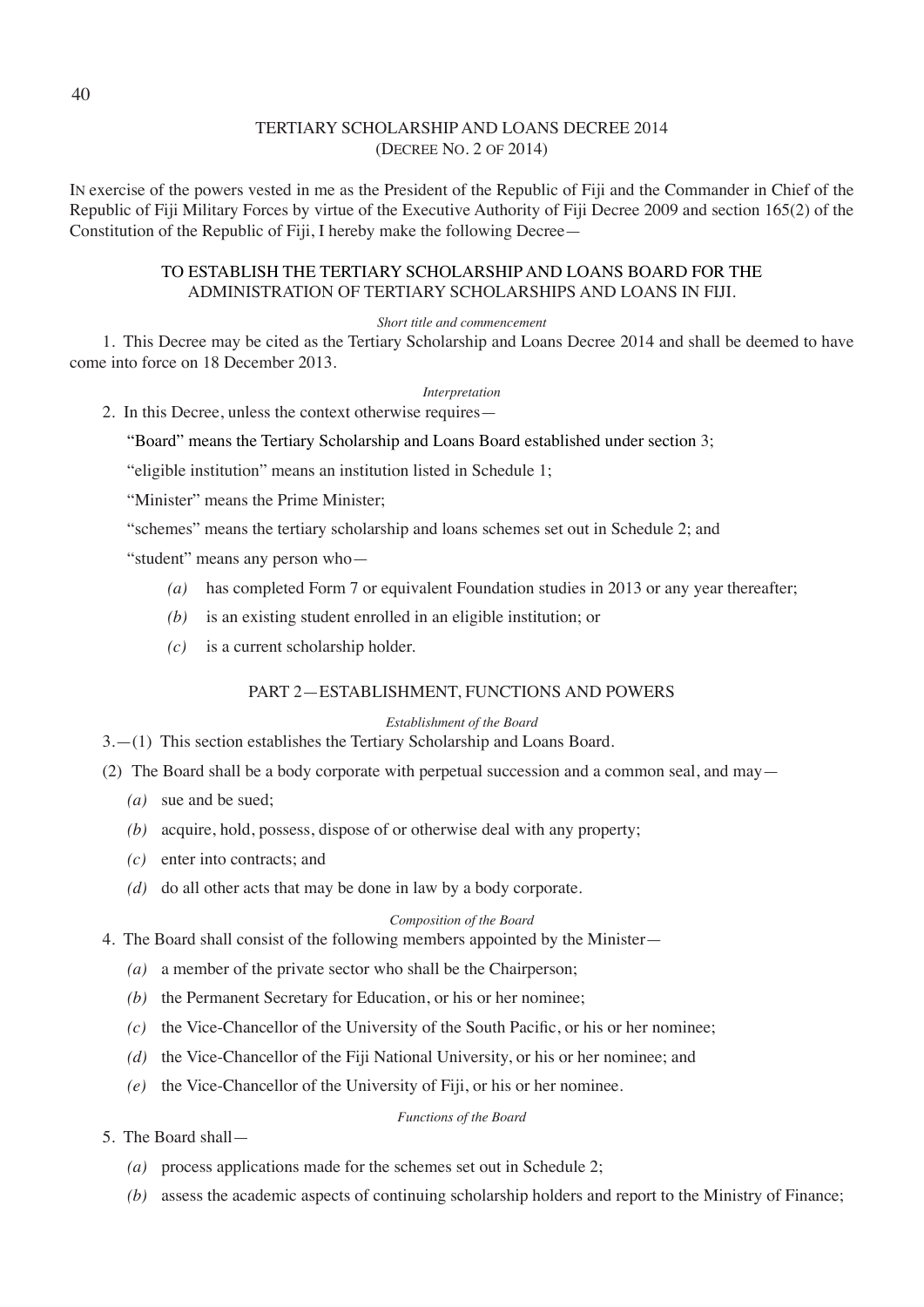- *(c)* develop processes for the eligible institutions to produce invoices to the Ministry of Finance for payments; and
- *(d)* in agreement with the Minister, develop processes with the Fiji Revenue and Customs Authority, the Immigration Department and other government agencies for the facilitation and enforcement of the schemes, loan repayments and any condition.

#### *Powers of the Board*

6. The Board shall have all such powers necessary for the performance of its functions, subject to the provisions of this Decree.

#### *Term of office*

 7. A Board member may hold office for a term of 2 years and may be eligible for reappointment.

#### *Vacation of office*

 8. The office of a Board member shall become vacant if that member—

- *(a)* has been absent, without leave of the Board, from 3 consecutive Board meetings;
- *(b)* becomes or has, in Fiji or elsewhere been declared bankrupt and has not been discharged;
- *(c)* has, in Fiji or elsewhere, been convicted of an offence that carries an imprisonment term of more than one year; or
- *(d)* has, in Fiji or elsewhere, been disqualified or suspended from practising his or her profession by any competent authority by reason of misconduct.

#### *Resignation and removal*

9.—(1) A Board member may resign from his or her office by giving 30 days written notice to the Minister.

(2) A Board member under section 4*(a)* and *(f)* may be removed by the Minister for inability to perform the functions of the Board whether arising from infirmity of body or mind, absence or any other cause, or may be otherwise removed by giving one month's remuneration in lieu of notice.

#### *Meetings and proceedings*

10.—(1) The Chairperson shall preside over all meetings of the Board and in his or her absence, the Chairperson may appoint a person, whether or not a Board member, to preside as the Acting Chairperson.

(2) The Secretary shall be appointed by the Board.

(3) The Chairperson shall be responsible for convening meetings as and when the Chairperson deems necessary.

(4) At all meetings of the Board, 3 members shall form a quorum.

(5) Any issue raised or to be decided shall be decided upon by a majority of the votes of the members present and voting, and in the event of equality of votes, the Chairperson, or in his or her absence, the person presiding, shall have a casting vote.

#### *Board may invite others to meetings*

11. The Board may invite a person to attend a Board meeting for the purpose of advising it on any matter under discussion, but the person so attending shall have no vote at the meeting.

#### *Disclosure of interest*

12.—(1) A Board member shall immediately disclose any direct or indirect personal, pecuniary or other interest in any matter discussed or considered at any meeting of the Board.

(2) The Secretary shall record any disclosure under subsection (1) in the minutes of the Board meeting.

(3) A Board member who has made a disclosure under subsection  $(1)$ —

- *(a)* shall not take part in nor be present during any discussion, deliberation or decision of the Board; or
- *(b)* may be counted for the purpose of forming a quorum of the Board.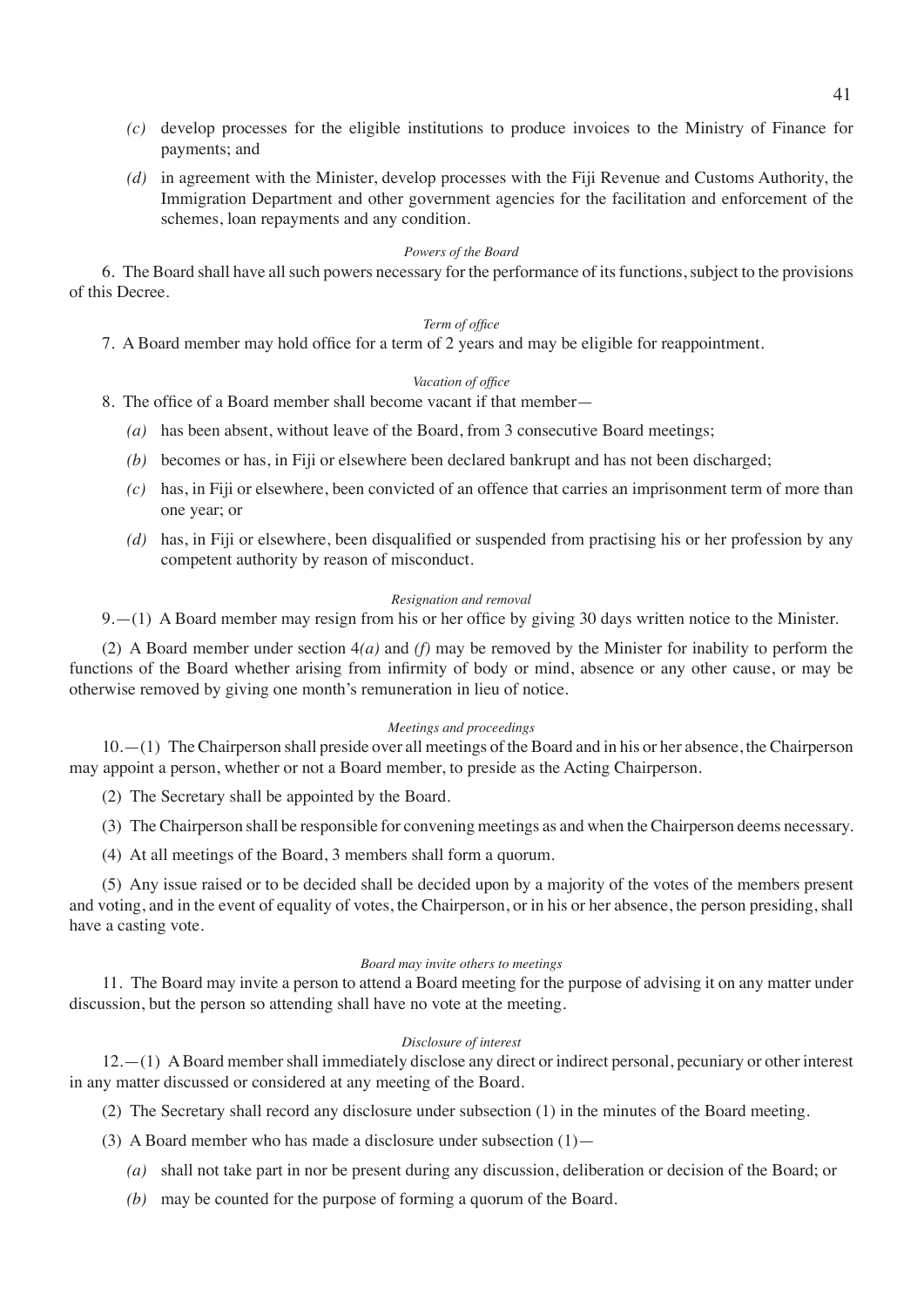#### *Appeals Committee*

13.—(1) This section establishes the Appeals Committee which shall comprise the Solicitor-General and two other members as appointed by the Solicitor-General.

(2) Any person aggrieved by a decision of the Board, may appeal to the Appeals Committee provided however all decisions of the Board in relation to the awarding of scholarships and loans granted under this Decree shall be final and shall not be subject to an appeal.

(3) An appeal made under this section shall be required to be in writing stating clearly the grounds for appeal and shall be made within 14 days of notification to the appellant, of the decision appealed against. 

 (4) The decision of the Appeals Committee on an appeal made under subsection (2) shall be final and there shall be no further appeal.

#### *Establishment of the Secretariat*

14.—(1) This section establishes the Secretariat.

 (2) Members of the Secretariat shall be appointed by the Board and shall include the Chief Executive Officer and such other members as the Board deems necessary.

#### PART 3—SCHOLARSHIP AND LOANS SCHEMES

#### *Applications*

15. Any student wishing to apply for a loan or scholarship under this Decree shall be required to make applications to the Board in the approved forms.

#### *Loan and bond agreements*

16.—(1) A student under a loan scheme shall be required to enter a loan agreement with the Board and provide a guarantor(s) for the same.

(2) A student who has been awarded a scholarship under this Decree shall be required to enter into a bond agreement with the Board and provide a guarantor(s) for the same.

(3) The loan or bond agreement under subsections (1) and (2) shall be *primae facie* evidence of a student's, and his or her guarantor's obligation to make loan repayments or fulfil bond conditions, which shall be deemed to be an obligation in law.

*Existing scholarships and student loans*

 $17. - (1)$  In this section-

"existing scholarship" means any PSC, Multi-Ethnic or *iTaukei* scholarship awarded to a student prior to 2014; and

"student loan" means any student loan granted to a student prior to 2014.

(2) Subject to subsection (3), any existing scholarship or student loan shall continue on the basis and conditions as when the scholarship was initially awarded or the student loan initially granted.

(3) The Board shall be responsible for the facilitation and enforcement of existing scholarships and student loans granted.

#### *Fulfilment of loan or bond agreement*

18.—(1) The Board shall take action on any student or guarantor of a student, who—

- *(a)* fails to make loan repayments or partial payments thereof; or
- *(b)* breaches or fails to fulfil any condition,

required by an agreement made under section 16(1) or (2).

(2) Pursuant to subsection (1), any action taken by the Board shall include—

*(a)* issuing a written notice or directive to the Director of Immigration to place a stop order on the person leaving the country;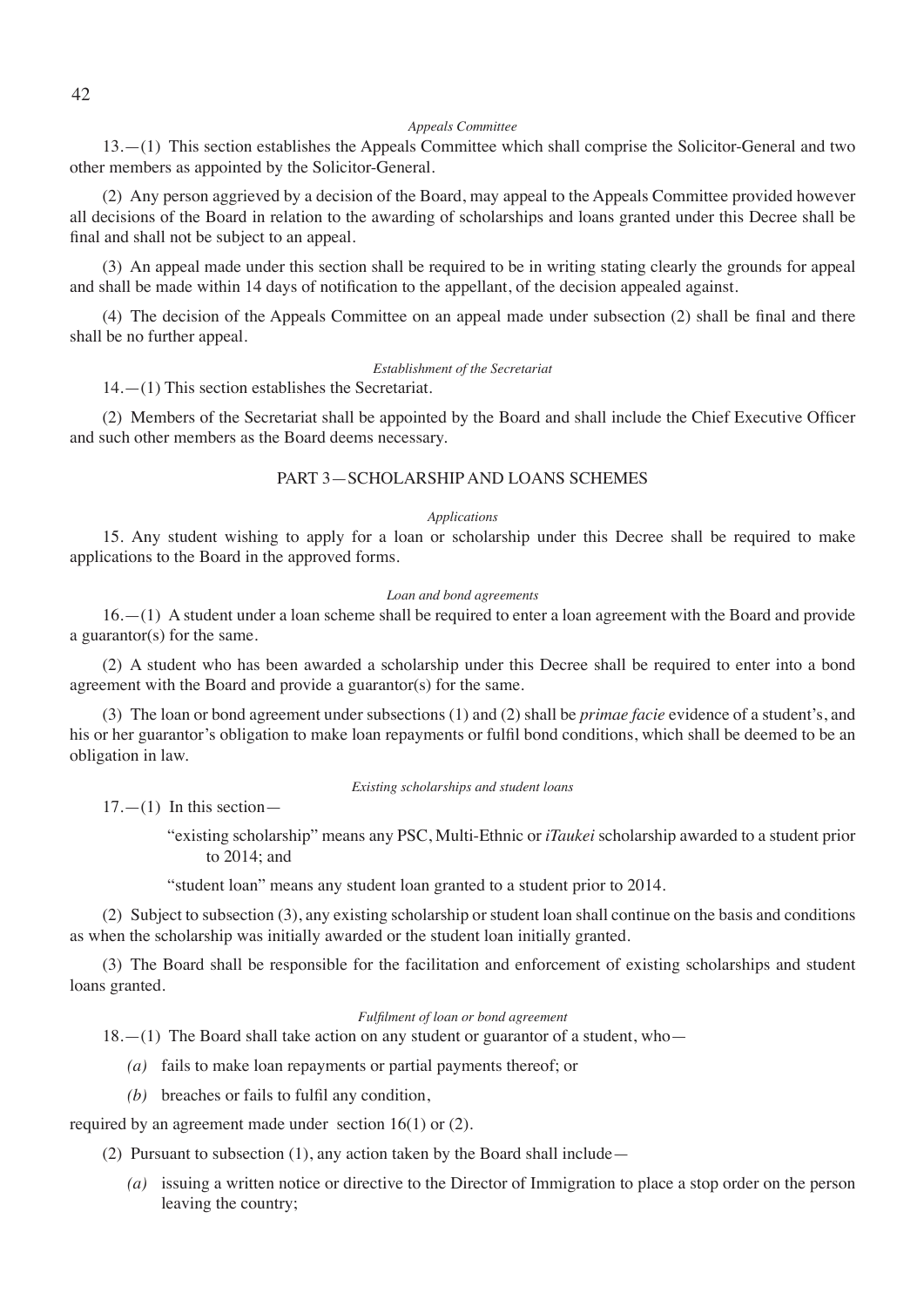- *(b)* deduction from the person's salary;
- *(c)* acquisition of property used as security in the loan or bond agreement;
- *(d)* taking court action;
- *(e)* reporting to international credit bureaus or agencies; or
- *(f)* such other action as the Board deems necessary.

(3) Pursuant to subsection  $(2)(a)$ , the Board shall issue a written notice or directive to the Director of Immigration for the prohibition or removal from prohibition, of any person under subsection (1), leaving the country.

#### *Limitation Act*

19. The Limitation Act (Cap. 35) shall not apply to the provisions of this Decree, for the recovery from any student or his or her guarantor of any repayment to the State or fulfilment of any condition, made pursuant to—

- *(a)* an agreement under section 17(1) or (2); or
- *(b)* terms and conditions of any existing scholarship or student loan agreement.

#### PART 4—REPORTING AND ACCOUNTABILITY

#### *Funds*

20. The Funds of the Board shall consist of—

- *(a)* any money appropriated by Government;
- *(b)* fees or other charges received by or on behalf of the Board by virtue of this Decree; and
- *(c)* any other money received by or on behalf of the Board.

#### *Financial year*

 21. The Board's financial year shall be from 1 January to 31 December of each year.

#### *Annual Report*

 22.—(1) Within 3 months after the end of each financial year, the Board shall be required to prepare a report of its activities during that financial year.

(2) The Board shall be required to submit a copy of the Annual Report to the Minister who shall cause it to be laid before Parliament.

- (3) The Annual Report required under subsection (1) shall contain—
	- *(a)* an audited statement of accounts prepared in accordance with generally accepted accounting practice as determined by the Fiji Institute of Accountants;
	- *(b)* a statement of financial performance, including a statement of the financial position of the Board;
	- *(c)* a statement of cash flows;
	- *(d)* a copy of the auditor's report; and
	- *(e)* such other information required for the purposes of indicating the Board's financial affairs.

#### *Audit*

23.—(1) The Board shall be required to be audited at least once a year.

(2) The audit under subsection (1) shall, as determined by the Minister, be carried out—

- *(a)* in accordance with the Audit Act (Cap. 70) and the Financial Management Act 2004;
- *(b)* by an independent auditor appointed by the Minister; or
- *(c)* by an independent auditor as so directed by the Minister for Finance.

 (3) In this section "independent auditor" means a qualified accountant holding a current Certificate of Public Practice issued by the Fiji Institute of Accountants.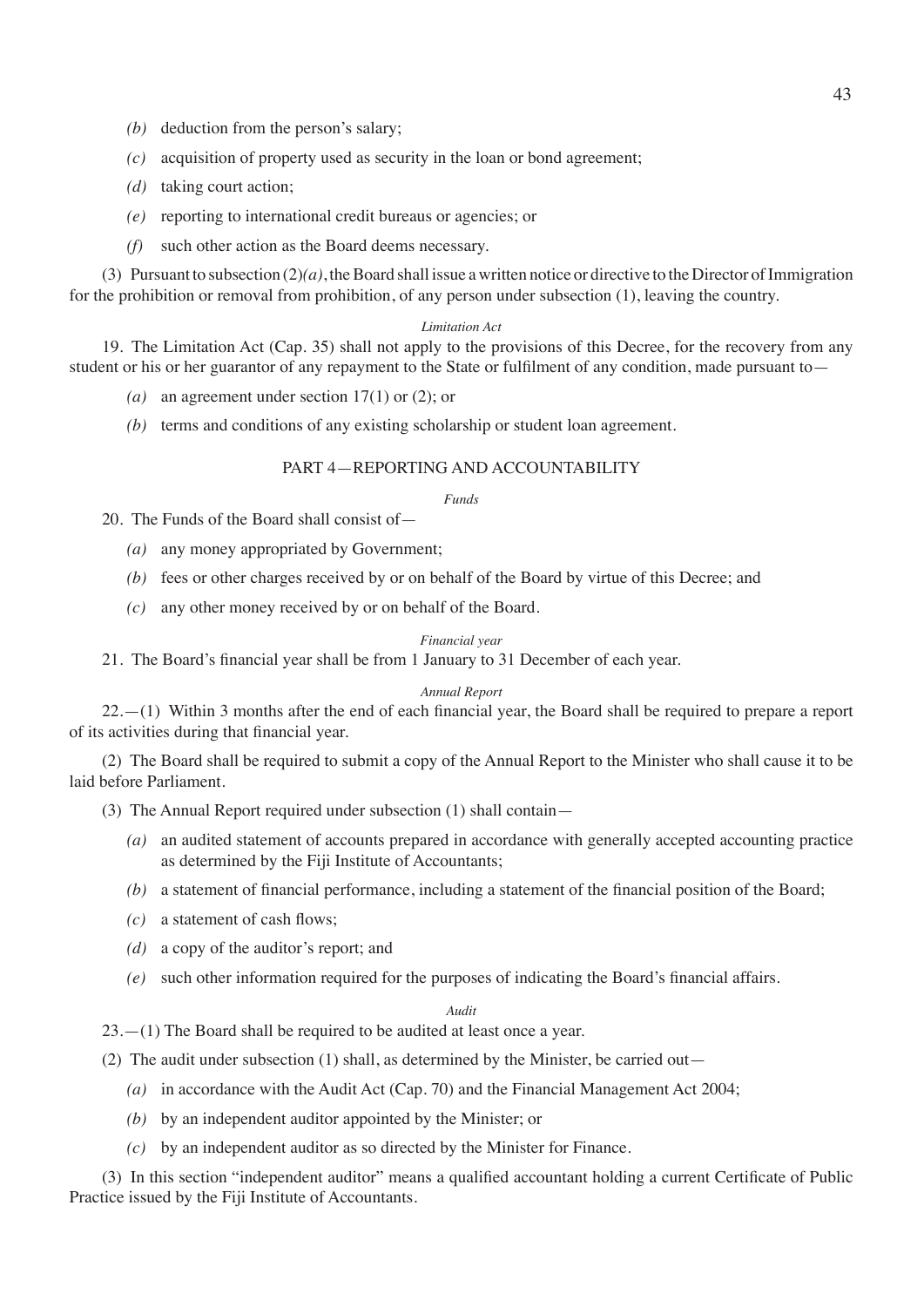#### PART 5—MISCELLANEOUS

#### *Exemption from liability*

24. The Board shall not be liable for any act done or decision made in good faith and without gross or wilful negligence in respect of the performance of any function or the exercise of any power by the Board under this Decree.

#### *Regulations*

25. The Minister may, upon recommendation from the Board, make Regulations to give effect to the provisions of this Decree, including—

- *(a)* operating procedures of the Board;
- *(b)* operating procedures of the tertiary scholarship and loan schemes including—
	- (i) approval for expenditure of funds;
	- (ii) selection of students;
	- (iii) study programmes;
	- (iv) continuation of awards; and
	- (v) termination of awards; and
- *(c)* procedures for receiving and processing of applications.

#### *Minister may amend Schedules*

26. The Minister may amend the Schedules to this Decree upon recommendation from the Board or as and when he or she deems necessary.

Given under my hand this 16th day of January 2014.

 EPELI NAILATIKAU President of the Republic of Fiji